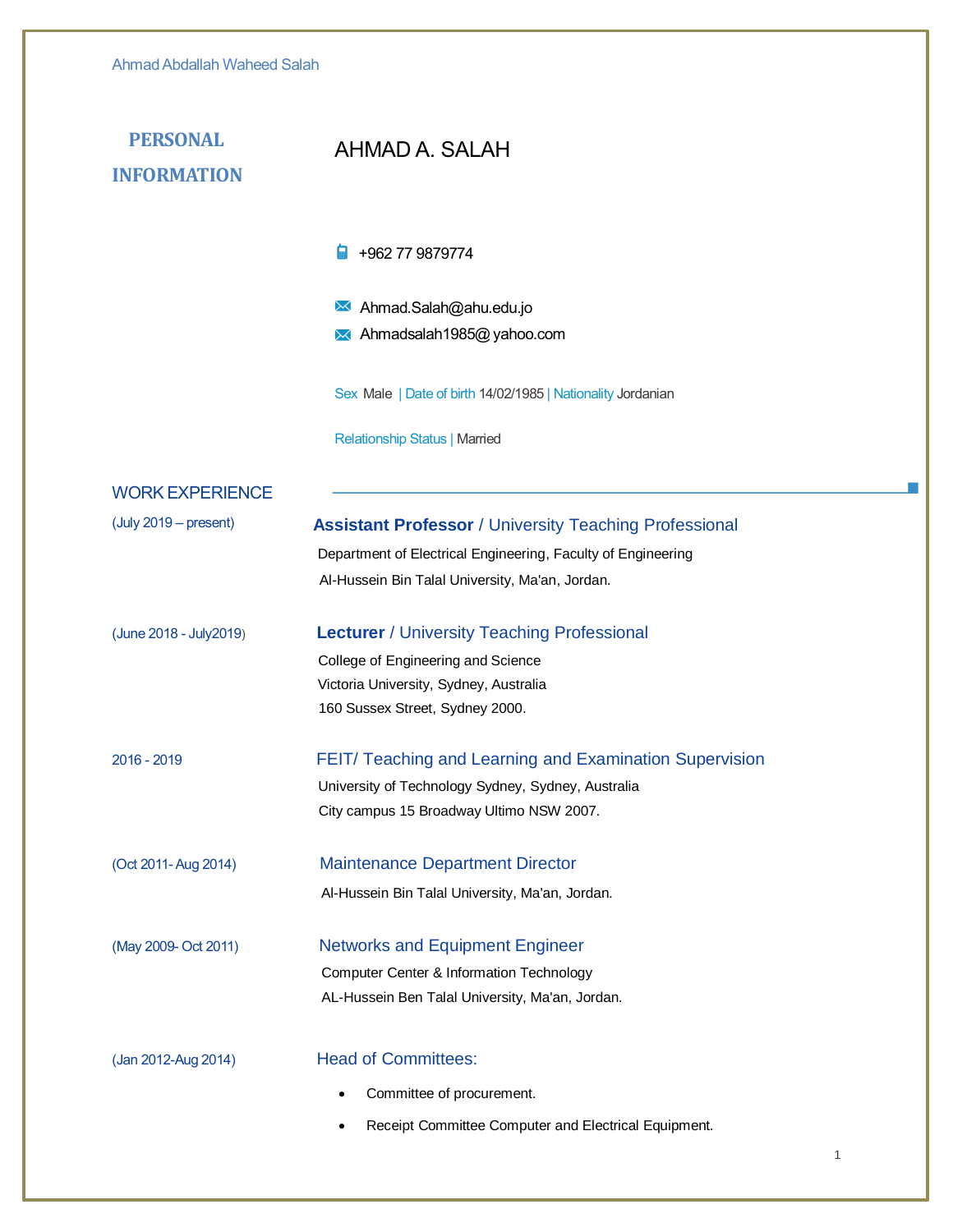Ahmad Abdallah Waheed Salah

- Committee of Technical study of the Tenders supplying ink of Printers.
- Committee of Buildings Maintenance and Renovation.

### **EDUCATION**

2019 – Present Graduate Certificate in Tertiary Education GCTE (study online)

 Victoria University, Sydney, Australia 160 Sussex Street, Sydney 2000.

2014 – 2018 Ph.D of Electrical Engineering University of Technology Sydney, Sydney, Australia City campus 15 Broadway Ultimo NSW 2007.

# 2010 - 2012 Master Of Science in Electrical and Computer Engineering (MSCE) New York Institute of Technology, Jordan campus.

2003 - 2008 B.Sc. − Electronics Engineering Yarmouk University, Irbid, Jordan.

### PERSONAL SKILLS

| Languages                          | ٠         | Arabic (Mother tongue)<br>English: Fluent                                                                                                                                                                                                                                 |
|------------------------------------|-----------|---------------------------------------------------------------------------------------------------------------------------------------------------------------------------------------------------------------------------------------------------------------------------|
| <b>Communication skills</b>        | $\bullet$ | Good communication skills gained through my experience as the director of<br>Maintenance department, I was leading team of 80 members. In addition, teaching<br>several courses with different universities is another factor in gaining me good<br>communication skills. |
| Organisational / managerial skills |           |                                                                                                                                                                                                                                                                           |
| Job-related skills                 | ٠         | Able to handle multiple tasks and projects simultaneously.                                                                                                                                                                                                                |
|                                    | ٠         | Readily accepts challenges and approaches problems with innovative skills.                                                                                                                                                                                                |
|                                    | $\bullet$ | Working with a coherent team to complete various Engineering deliverables. Altering                                                                                                                                                                                       |
|                                    |           | communication styles for each individual, in order to get the job done to the highest<br>quality.                                                                                                                                                                         |
|                                    |           | Quickly absorbs to situations and retains new information and procedures.                                                                                                                                                                                                 |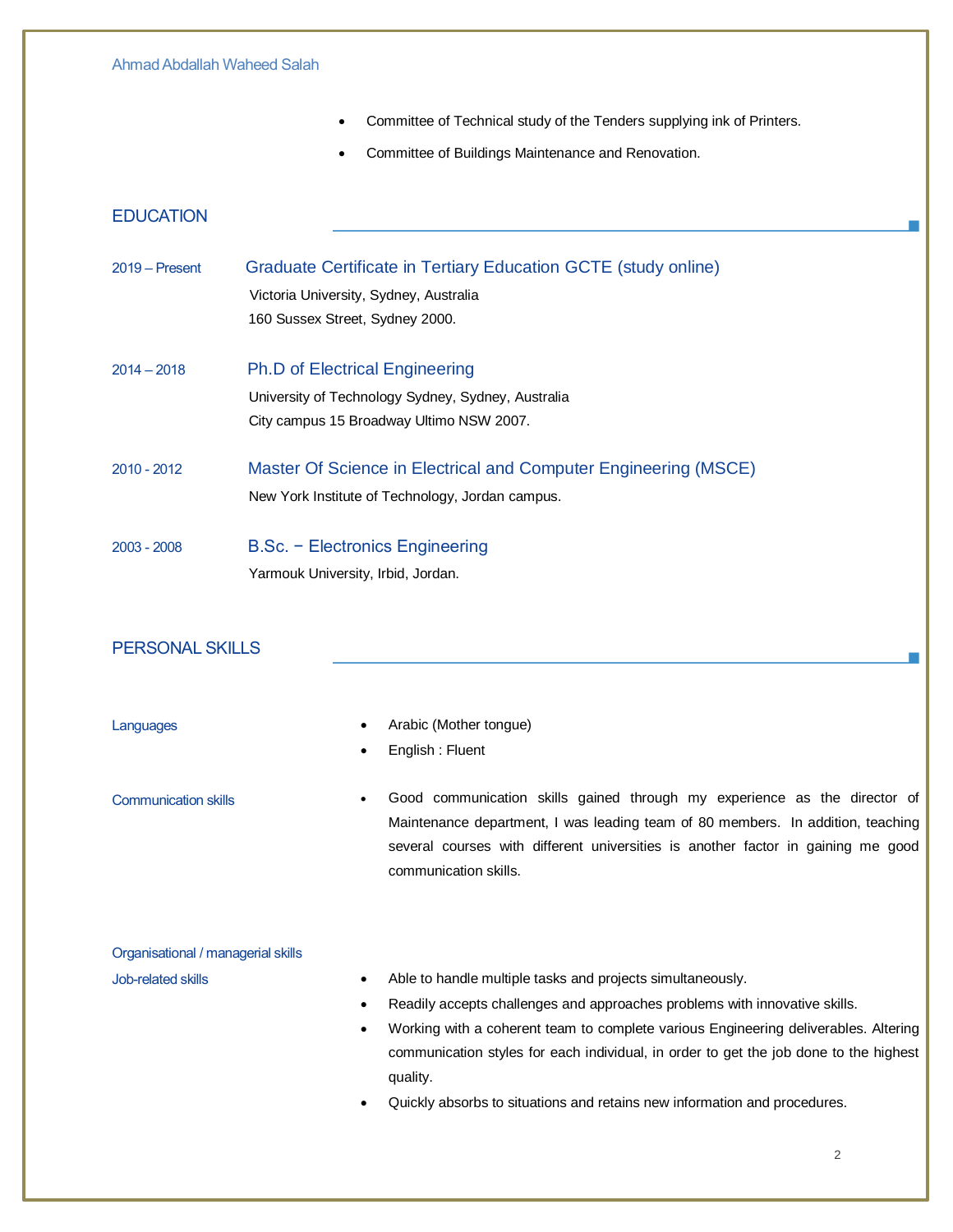| <b>Computer skills</b> | AutoCAD.                                                                                 |
|------------------------|------------------------------------------------------------------------------------------|
|                        |                                                                                          |
| ٠                      | <b>MATLAB &amp; Simulink.</b>                                                            |
|                        | Motor-CAD.                                                                               |
| $\bullet$              | Highly experienced in the Microsoft Office Suite and Visio to produce Systems            |
|                        | Engineering Diagrams.                                                                    |
| $\bullet$              | International Computer Driving License (ICDL).                                           |
|                        | Training courses in Microsoft MCITP Certification and deploying windows 10.              |
|                        | (Server Administrator Certification Training Courses numbers 70-640, 70-642 and 70-646). |
| <b>Teaching skills</b> |                                                                                          |
| ٠                      | Measurements and Instruments                                                             |
| ٠                      | <b>Electrical Machines</b>                                                               |
|                        | Distribution and Transmission                                                            |
| ٠                      | <b>Engineering Mathematics</b>                                                           |
| ٠                      | <b>Operating System</b>                                                                  |
| $\bullet$              | Network Projects (Undergraduate degree)                                                  |
| ٠                      | Network Thesis (Master degree)                                                           |
|                        | <b>Engineering Practice Reflection</b>                                                   |
|                        |                                                                                          |
| <b>PROFESSIONAL</b>    |                                                                                          |
| <b>DEVELOPMEN</b>      |                                                                                          |

| May 2013 - Apr 2013 | Training Course in Photovoltaic Principles, Design and Manufacturing.<br>Philadelphia solar Ltd.Co, Amman, Jordan. |
|---------------------|--------------------------------------------------------------------------------------------------------------------|
| Apr 2012 - Jul 2012 | <b>Senior Management Training Course</b><br>Al-Hussein Bin Talal University, Ma'an, Jordan.                        |
| May 2012 - Jul 2012 | <b>Training Course in Quantity Survey</b><br>Engineers Training Center, Ma'an, Jordan.                             |
| Oct 2009            | Training Course of Primavera Project Planner.<br>Jordan Engineers Association (JEA), Amman, Jordan.                |
| Jul 2008 - Feb 2009 | <b>Training in Electrical Maintenance</b><br>Jordan Phosphate Mines Company (Eshidiya Mine), Ma'an, Jordan.        |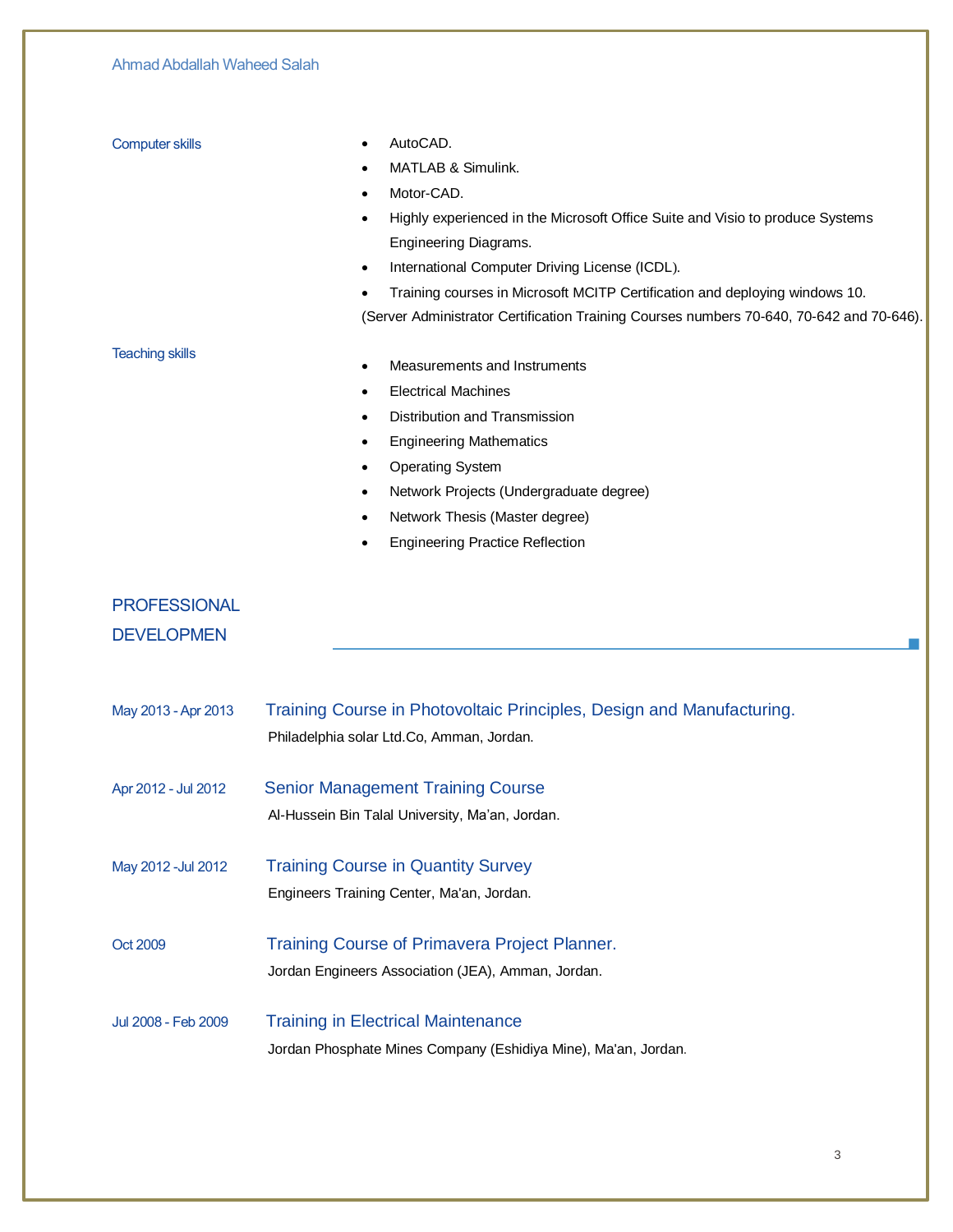#### ADDITIONAL

#### INFORMATION

Research Interest:

 doubly fed induction generator in wind turbine, grid integration with renewable energy sources, The main research interests include fault detection of electrical machines, condition monitoring of electrical machine design and optimization, power electronic drives, and artificial intelligence.

# Publications: Journal Papers

- **[1]** "A Review of the Monitoring and Damping Unbalanced Magnetic Pull in Induction Machines Due to Rotor Eccentricity", IEEE Transactions on Industry Applications, vol. 55, pp. 2569-2580, 2019.
- **[2]** "The detection and suppression of unbalanced magnetic pull in wound rotor induction motors using pole-specific search coils and auxiliary windings," IEEE Transactions on Industry Applications, vol. 53, no. 3, pp. 2066-2076, 2017.
- **[3]** "Detection of rotor eccentricity in wound rotor induction machines using pole-specific search coils," IEEE Transactions on Magnetics, vol. 51, no. 11, pp. 1-4, 2015.

#### Conference Papers

- **[4]** A. Salah and D. G. Dorrell "Operating Induction Machine in DFIG Mode Including Rotor Asymmetry" in 2019 Southern African Universities Power Engineering Conference/Robotics and Mechatronics/Pattern Recognition Association of South Africa (SAUPEC/RobMech/PRASA), IEEE ACCREDITATION APPROVED, 2019, pp. 469-474.
- **[5]** A. Salah, Y. Guo, and D. G. Dorrell, "Predicting the behavior of induction machine using Motor-CAD and MATLAB packages," IEEE CPE-POWERENG, Doha, April 2018.
- **[6]** A. Salah, Y. Guo, and D.G. Dorrell, "Rotor fault analysis in a doubly-fed induction generator using impedance matrix technique," IEEE International Magnetics Conference (INTERMAG), 2017, pp. 1-2, 2017.
- **[7]** A. Salah, Y. Guo, and D. G. Dorrell, "Analysis of DFIG machine with rotor-wound faults", IEEE AFRICON*,* 2017*,* South Africa, pp. 1301-1306, 2017.
- **[8]** A. Salah, Y. Guo, and D. G. Dorrell, "Monitoring and damping unbalanced magnetic pull due to eccentricity fault in induction machines: Electrical Machines and Systems" International Conference on Electrical Machines and Systems, ICEMS, Sydney, Australia, pp. 1-6, 2017.
- **[9]** A. Salah, Y. Guo, and D. G. Dorrell, "Impedance matrix analysis technique in wound rotor induction machines including general rotor asymmetry," IEEE International Conference on Industrial Electronics, IECON, Florence, Italy, pp. 1821-1826, 2016.
- **[10]** D. G. Dorrell, A. Salah, and O. Kayani, "The detection and suppression of Unbalanced Magnetic Pull in Wound Rotor Induction Motors Using Pole-Specific Search Coils and Auxiliary Windings," IEEE Energy Conversion Congress and Exposition, ECCE, 2015, pp. 277–284. doi: 10.1109/ECCE.2015.7309699.
- **[11]** D. G. Dorrell and A. Salah, "Detection of rotor eccentricity in wound rotor induction machines using pole-specific search coils," IEEE International Magnetics Conference (INTERMAG), 2015, pp. 1-1, 2015.